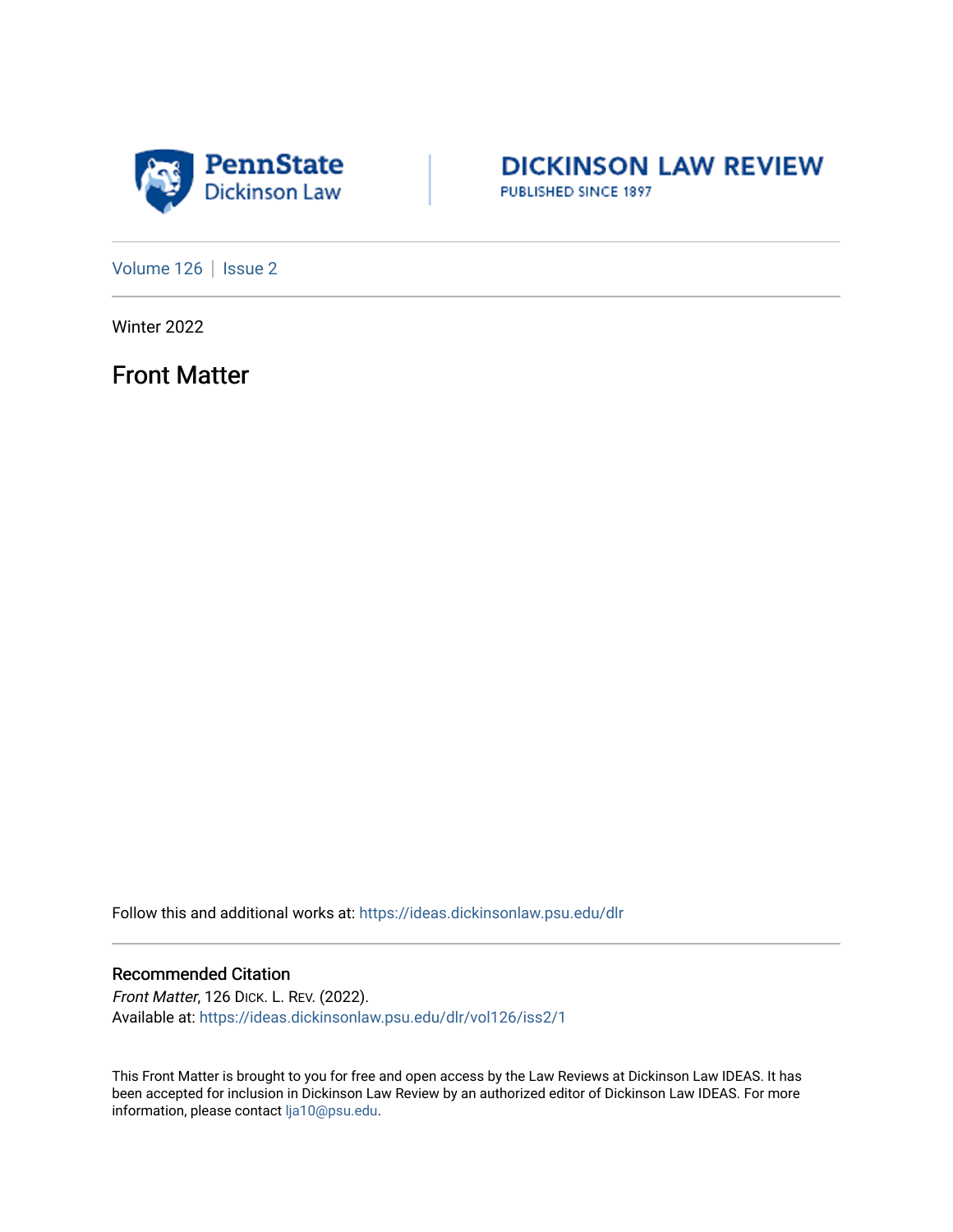

# **DICKINSON LAW REVIEW**

# VOLUME 126, ISSUE 2 . WINTER 2022

PUBLISHED SINCE 1897

## **Table of Contents**

# **ARTICLES**

| Presentation Principles from the Museum<br>World to Improve Law School Pedagogy  Cecilia A. Silver 475 |  |
|--------------------------------------------------------------------------------------------------------|--|
| Retirement Lost: Enhancing the<br>Durability of the $401(k)$ Account <i>Anna-Marie Tabor</i> 515       |  |
| <b>BOOK REVIEWS</b>                                                                                    |  |

| Book Review: This Is How They Tell Me the               |  |
|---------------------------------------------------------|--|
| World Ends: The Cyberweapons                            |  |
| Arms Race (2020) by Nicole Perlroth  Amy C. Gaudion 561 |  |
| Lessons from Psychology for Law Practice                |  |
| An Attempt to Bring Modern Workplace                    |  |
| Realities to the Social Security                        |  |
| Disability Adjudication System  Robert E. Rains 585     |  |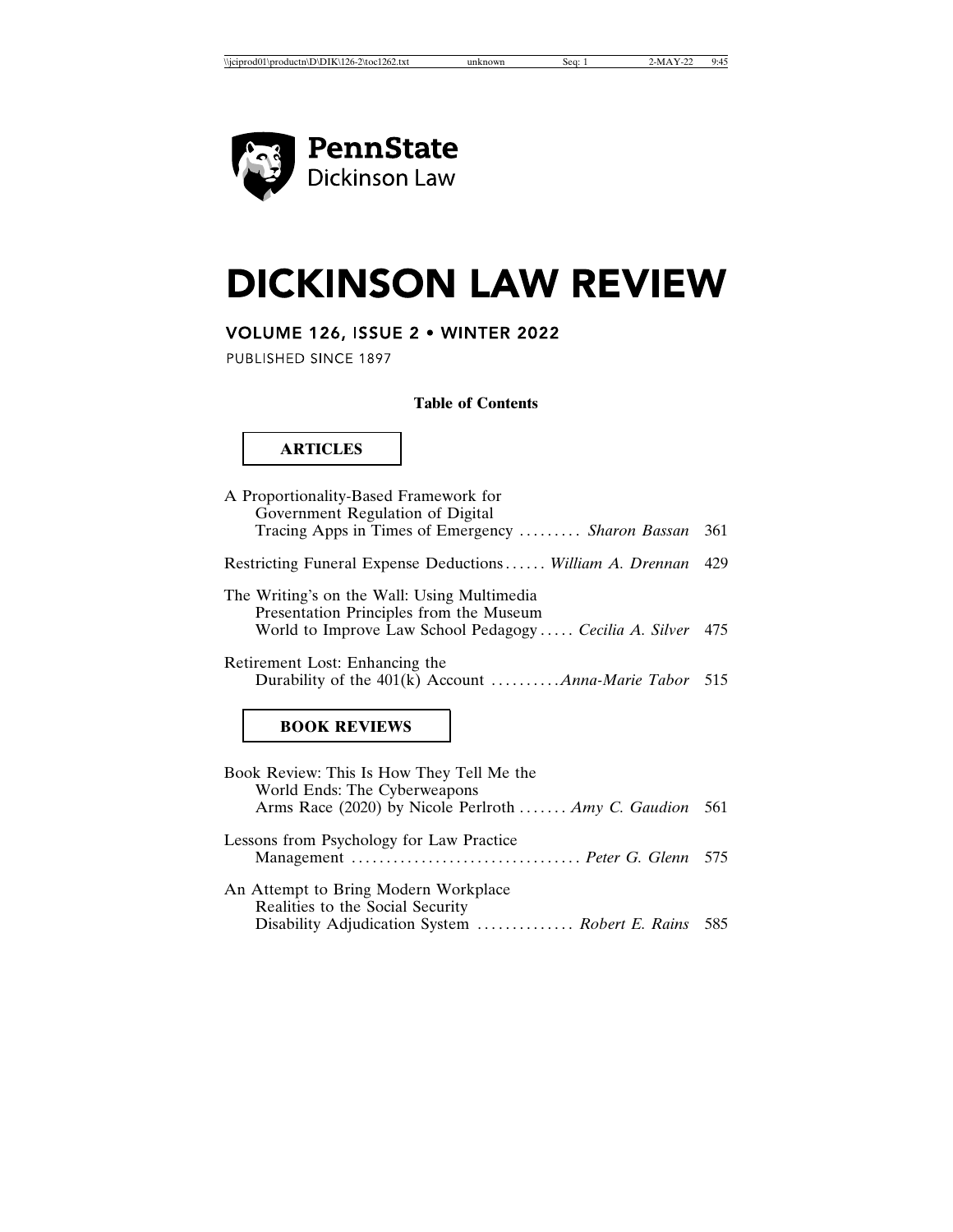# **COMMENTS**

| Requiring the Executive to Turn Square         |  |
|------------------------------------------------|--|
| Corners: The Supreme Court Increases           |  |
| Agency Accountability in Department of         |  |
| Homeland Security v. Regents of the            |  |
| University of California Claudia Bernstein 591 |  |
| Deepfakes, Shallowfakes, and the Need          |  |
| for a Private Right of Action  Eric Kocsis 621 |  |
| How Can Federal Actors Compete on              |  |
| Noncompetes? Examining the                     |  |
| Need for and Possibility of                    |  |
| Federal Action on Noncompetition               |  |
|                                                |  |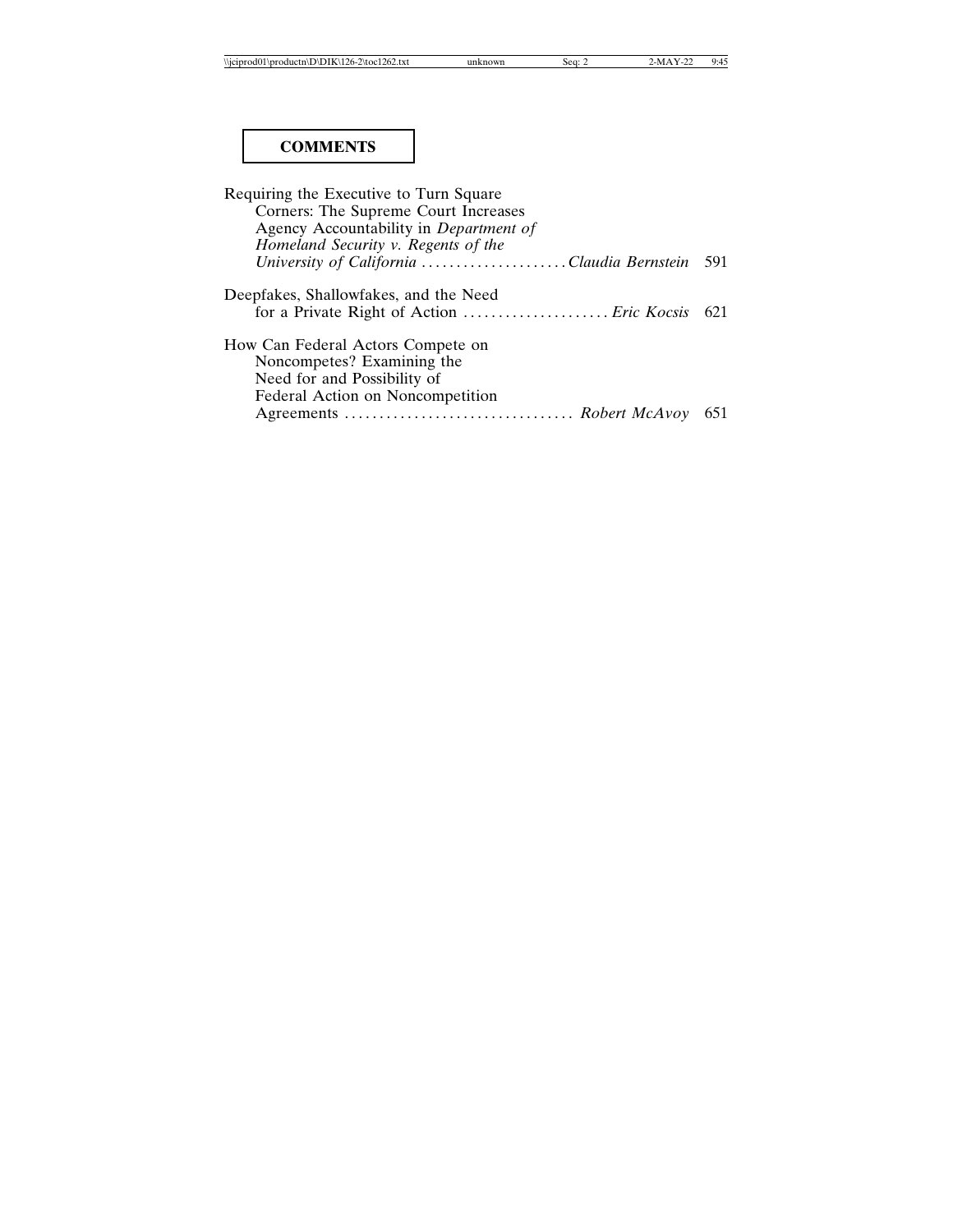

# **DICKINSON LAW REVIEW**

# **VOLUME 126, ISSUE 2 . WINTER 2022**

PUBLISHED SINCE 1897

## **2021-2022 EDITORIAL BOARD**

*Editor-in-Chief* CLAIRE MURTHA

*Managing Editor* **MITCH SNYDER** 

*Executive Articles Editor Executive Comments Editor* MIRANDA SASINOVIC

*Research Editor* ZACHARY JAVORSKY

ALEC JOHNSON *Executive Editor for*<br> **EXECUTE:** *Executive Editor for*<br> *Executive Editor for* IAN MCDONALD *Digital Media* KATE L. KUHN YANGMO (HARVEY) AHN

> *Symposium Executive Editor* MADELYN R. SNYDER

> *Senior Editors* CLAUDIA J. BERNSTEIN MAAME NYAKOA BOATENG BRIAN JOSEPH CHIN ASAHEL D. CHURCH HOLDEN E. SWEGER

NATALIE ALEXANDER TIMOTHY GERNAND JERED OSTERBY<br>ABIGAIL BRITTON NICHOLAS GONANO ALEXA POTTS PRANITA DHUNGANA OLIVER KRAWC<br>SARAH DONLEY MINH LE ANTHONY FRANCIOSO

ABIGAIL BRITTON NICHOLAS GONANO ALEXA POTTS<br>MALISA DANG LAUREN P. HAND LAUREN E. STAHL **COLLEEN MARRON** 

*Associate Editors*

*Publication Manager Faculty Advisor Publication Assistant* MEDHA D. MAKHLOUF

MALISA DANG LAUREN P. HAND LAUREN E. STAHL SARAH DONLEY MINH LE HEATHER TOWNSEND<br>CASSIDY ECKROTE COLLEEN MARRON SETH TROTT

*Articles Editors Comments Editors* LUKE GIBSON<br>
ALEC JOHNSON *Executive Editor for* ERIC KOCSIS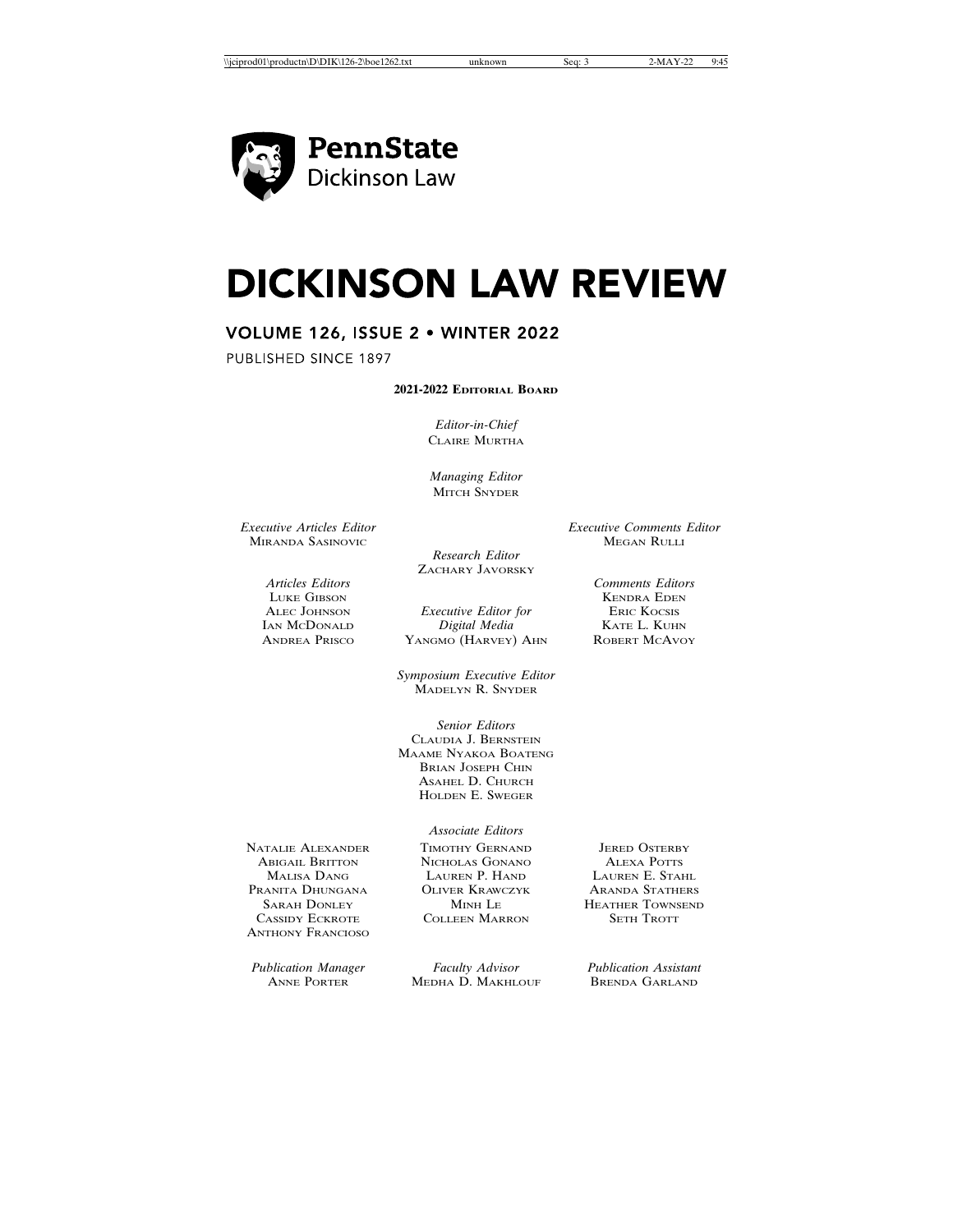## *Dickinson Law Review*

formerly published as The Forum (1897-1908), the Dickinson Law Review (1908-2003), and the Penn State Law Review (2003-2017)

## **DICKINSON LAW THE PENNSYLVANIA STATE UNIVERSITY**

The *Dickinson Law Review* is one of the oldest legal journals in the nation and is the flagship publication of Dickinson Law of the Pennsylvania State University. Published in Carlisle since 1897, the *Dickinson Law Review* features articles, essays, and book reviews by leading professors, judges, and practitioners from around the country and the world, as well as student-authored comments. Views expressed in the *Dickinson Law Review* are those of the authors and do not necessarily reflect the policies or opinions of the *Dickinson Law Review*, its editorial board, Penn State's Dickinson Law, or The Pennsylvania State University.

Dickinson Law is proud of its four core principles and the way in which the *Dickinson Law Review* advances those principles. The *Dickinson Law Review* serves as a tool to advance the law school's scholarly mission, sharing knowledge and wisdom with students, the legal profession, scholars, policy makers, and others, consistent with Penn State's role as a world-class research university. An additional purpose of the *Law Review* is to provide students at Dickinson Law with opportunities to acquire important lawyering skills. The *Dickinson Law Review* advances the law school's service mission through its efforts to improve global understanding and the lives and wellbeing of its students and the world in which they will live. The *Law Review* is also committed to Dickinson Law's fourth core principle – to strive on a daily basis to foster a sense of community and mutual support between and among faculty, students, staff, and those outside the Dickinson Law community.

**Submissions:** The *Dickinson Law Review* invites the submission of unsolicited manuscripts for future publication in the *Law Review*. Electronic submissions via Scholastica is preferred. *Dickinson Law Review* also accepts submissions sent via electronic mail to DickinsonLRev@psu.edu. As a matter of policy, the *Dickinson Law Review* encourages the use of gender neutral language in legal scholarship. Citations substantially conform with *A Uniform System of Citation* (21st ed. 2020), copyright by the *Columbia*, *Harvard* and *University of Pennsylvania Law Reviews* and the *Yale Law Journal*.

**Reprint permission:** For reprint permission, please contact the *Law Review*'s office at the address below.

**Subscriptions:** The subscription price of the *Dickinson Law Review*, ISSN 2574-2604, which is published three times per year, is \$35.00 per annum. Address all subscription and business inquiries, including changes of address, to the *Dickinson Law Review* at the address listed below. Unless notice to the contrary is received at the editorial office, it is assumed that a renewal of subscription to the *Dickinson Law Review* is desired.

> Known Office of Publication: Dickinson Law Review Penn State's Dickinson Law 150 S. College St., Carlisle, PA 17013 Email: DickinsonLRev@psu.edu Web Site: ideas.dickinsonlaw.psu.edu/dlr

### **THIS PUBLICATION IS AVAILABLE IN ALTERNATIVE MEDIA ON REQUEST.**

## **NOTICE OF NON-DISCRIMINATION**

The University is committed to equal access to programs, facilities, admission, and employment for all persons. It is the policy of the University to maintain an environment free of harassment and free of discrimination against any person because of age, race, color, ancestry, national origin, religion, creed, service in the uniformed services (as defined in state and federal law), veteran status, sex, sexual orientation, marital or family status, pregnancy, pregnancy-related conditions, physical or mental disability, gender, perceived gender, gender identity, genetic information, or political ideas. Discriminatory conduct and harassment, as well as sexual misconduct and relationship violence, violates the dignity of individuals, impedes the realization of the University's educational mission, and will not be tolerated. Direct all inquiries regarding the nondiscrimination policy to the Affirmative Action Office, The Pennsylvania State University, 328 Boucke Building, University Park, PA 16802-5901, Email: aao@psu.edu, Tel 814-863-0471.

COPYRIGHT © 2021 BY THE PENNSYLVANIA STATE UNIVERSITY, UNIVERSITY PARK, PA 16802 ALL RIGHTS RESERVED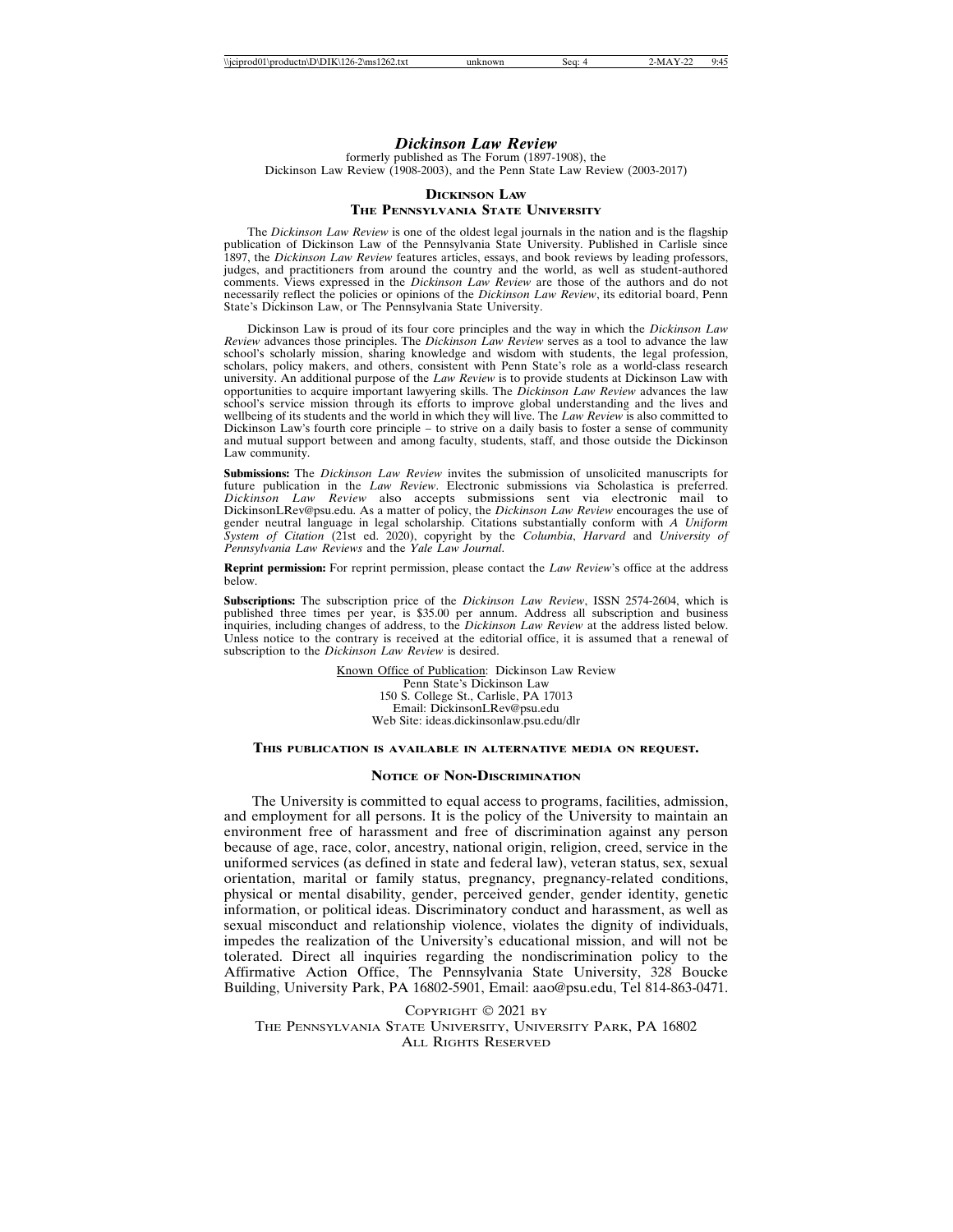## **THE PENNSYLVANIA STATE UNIVERSITY DICKINSON LAW**

#### **ADMINISTRATION**

- **Danielle M. Conway**, B.S., J.D., LL.M., *Dean, Dickinson Law, Donald J. Farage Professor of Law*
- **Amy C. Gaudion**, B.A., J.D., *Associate Dean for Academic Affairs and Professor of Lawyering Skills*
- **Laura H. Williams**, B.A., J.D., *Associate Dean for Administration, Career Services, and Policy & Planning*
- **Jeffrey A. Dodge**, B.A., J.D., *Associate Dean of Academic & Student Services and Assistant Professor*

**Bekah Saidman-Krauss**, B.A., J.D., *Associate Dean for Admissions and Financial Aid*

**Laura Ax-Fultz**, B.A., M.S.L.S., J.D., *Associate Dean for Library & Information Services and Associate Law Librarian*

#### **FACULTY**

- **Mohamed R. Badissy**, B.A., J.D., *Assistant Professor of Law*
- **William B. Barker**, B.A., J.D., *Distinguished Professor of Law and Polisher Family Faculty Scholar*
- **Michael A. Blasie**, B.A., J.D., *Assistant Professor of Law*
- **Stanley M. Brand**, B.A., J.D., *Distinguished Fellow in Law & Government and On-site Director, Semester-in-Washington, D.C. Program*
- **William E. Butler**, B.A., J.D., LL.D., LL.M., M.A., Ph.D., *John Edward Fowler Distinguished Professor of Law*
- **Lance Cole**, B.S., J.D., *Professor of Law, Hon. W. Richard and Mary M. Eshelman Faculty Scholar, and Director of the Center for Government & Public Policy Studies*
- **Danielle M. Conway**, B.S., J.D., LL.M., *Dean, Dickinson Law, Donald J. Farage Professor of Law*
- **Jeffrey A. Dodge**, B.A., J.D., *Associate Dean of Academic & Student Services and Assistant Professor*
- **Raff Donelson**, B.A., M.A., Ph.D., J.D., *Associate Professor of Law*
- **Tonya M. Evans**, B.A., J.D., *Professor of Law*
- **Amy C. Gaudion**, B.A., J.D., *Associate Dean for Academic Affairs and Professor of Lawyering Skills*
- **Sara Gerke**, Dipl.-Jur. Univ., M.A., *Assistant Professor of Law*
- **Gary S. Gildin**, B.A., J.D., *Professor of Law, Hon. G. Thomas & Anne G. Miller Chair in Advocacy, Director of the Center for Public Interest Law & Advocacy; and Emeritus Dean*
- **Dermot M. Groome**, B.A., J.D., *Professor of Law and Harvey A. Feldman Distinguished Faculty Scholar*
- **Titichia M. Jackson**, B.A., M.A., J.D., *Assistant Professor of Law and Director of Academic Success & Bar Passage*
- **Lucy Johnston-Walsh**, B.S., J.D., M.S.W., *Professor of Clinical Law & Director of the Children's Advocacy Clinic and Director of the Center on Children & the Law*
- **Medha D. Makhlouf**, B.A., J.D., *Assistant Professor of Law and Director of the Medical-Legal Partnership Clinic*
- **Camille C. Marion**, B.A., J.D., *Professor and Director of Experiential Learning*
- **Michael A. Mogill**, B.A., J.D., LL.M., *Professor of Law*
- **Brent E. Newton** B.A., J.D., *Visiting Assistant Professor of Law*
- **Katherine C. Pearson**, B.A., J.D., *Professor of Law and Arthur L. & Sandra S. Piccone Faculty Scholar*
- **Samantha J. Prince**, B.S., J.D., LL.M., *Assistant Professor of Law and Director of Legal Analysis & Writing*
- **Megan Riesmeyer**, B.A., J.D., *Professor of Clinical Law and Director of the Community Law Clinic*
- **Martin Skladany**, B.A., M.Phil., M.P.A., J.D., *Professor of Law and Samuel Weiss Faculty Scholar*
- **Sarah J. Williams**, B.A., J.D., *Assistant Professor of Law*